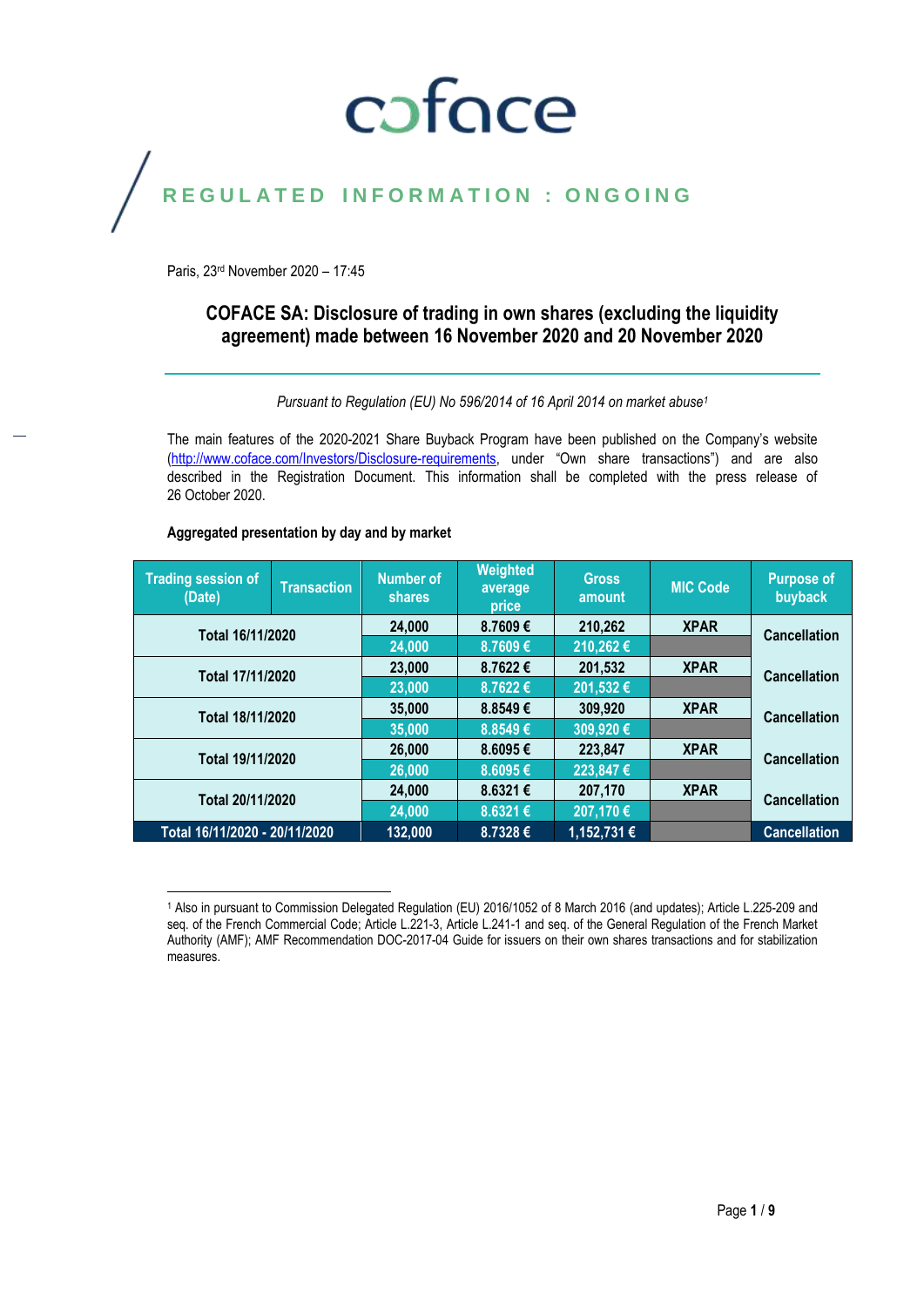### **Detail transaction by transaction**

| <b>Trading session of</b><br>(Date) | <b>Transaction</b> | <b>Number of</b><br>shares | Weighted<br>average price | <b>Gross amount</b> | <b>MIC Code</b> | <b>Purpose of</b><br>buyback |
|-------------------------------------|--------------------|----------------------------|---------------------------|---------------------|-----------------|------------------------------|
| 16/11/2020                          | Purchase           | 865                        | 8.6400€                   | 7,473.60 €          | <b>XPAR</b>     | Cancellation                 |
| 16/11/2020                          | Purchase           | 745                        | 8.6300€                   | 6,429.35€           | <b>XPAR</b>     | Cancellation                 |
| 16/11/2020                          | Purchase           | 220                        | 8.6300€                   | 1,898.60 €          | <b>XPAR</b>     | Cancellation                 |
| 16/11/2020                          | Purchase           | 50                         | 8.6100€                   | 430.50€             | <b>XPAR</b>     | Cancellation                 |
| 16/11/2020                          | Purchase           | 746                        | 8.6400€                   | 6,445.44 €          | <b>XPAR</b>     | Cancellation                 |
| 16/11/2020                          | Purchase           | 273                        | 8.6400€                   | 2,358.72€           | <b>XPAR</b>     | Cancellation                 |
| 16/11/2020                          | Purchase           | 646                        | 8.6700€                   | 5,600.82€           | <b>XPAR</b>     | Cancellation                 |
| 16/11/2020                          | Purchase           | 552                        | 8.6700 $\in$              | 4,785.84 €          | <b>XPAR</b>     | Cancellation                 |
| 16/11/2020                          | Purchase           | 490                        | 8.6700€                   | 4,248.30 €          | <b>XPAR</b>     | Cancellation                 |
| 16/11/2020                          | Purchase           | 12                         | 8.6700€                   | 104.04€             | <b>XPAR</b>     | Cancellation                 |
| 16/11/2020                          | Purchase           | 703                        | 8.6600€                   | 6,087.98€           | <b>XPAR</b>     | Cancellation                 |
| 16/11/2020                          | Purchase           | 273                        | 8.7100€                   | 2,377.83€           | <b>XPAR</b>     | Cancellation                 |
| 16/11/2020                          | Purchase           | 481                        | 8.6700€                   | 4,170.27 €          | <b>XPAR</b>     | Cancellation                 |
| 16/11/2020                          | Purchase           | 861                        | 8.6400 €                  | 7,439.04 €          | <b>XPAR</b>     | Cancellation                 |
| 16/11/2020                          | Purchase           | 100                        | 8.7500€                   | 875.00€             | <b>XPAR</b>     | Cancellation                 |
| 16/11/2020                          | Purchase           | 554                        | 8.7500€                   | 4,847.50€           | <b>XPAR</b>     | Cancellation                 |
| 16/11/2020                          | Purchase           | 1,600                      | 8.8100€                   | 14,096.00 €         | <b>XPAR</b>     | Cancellation                 |
| 16/11/2020                          | Purchase           | 673                        | 8.8100€                   | 5,929.13€           | <b>XPAR</b>     | Cancellation                 |
| 16/11/2020                          | Purchase           | 372                        | 8.8200€                   | 3,281.04 €          | <b>XPAR</b>     | Cancellation                 |
| 16/11/2020                          | Purchase           | 359                        | 8.7800€                   | 3,152.02€           | <b>XPAR</b>     | Cancellation                 |
| 16/11/2020                          | Purchase           | 1,303                      | 8.7900€                   | 11,453.37 €         | <b>XPAR</b>     | Cancellation                 |
| 16/11/2020                          | Purchase           | 353                        | 8.7500€                   | 3,088.75€           | <b>XPAR</b>     | Cancellation                 |
| 16/11/2020                          | Purchase           | 461                        | 8.7500€                   | 4,033.75€           | <b>XPAR</b>     | Cancellation                 |
| 16/11/2020                          | Purchase           | 361                        | 8.7600€                   | 3,162.36 €          | <b>XPAR</b>     | Cancellation                 |
| 16/11/2020                          | Purchase           | 218                        | 8.7500€                   | 1,907.50 €          | <b>XPAR</b>     | Cancellation                 |
| 16/11/2020                          | Purchase           | 136                        | 8.7500€                   | 1,190.00 €          | <b>XPAR</b>     | Cancellation                 |
| 16/11/2020                          | Purchase           | 533                        | 8.9400€                   | 4,765.02€           | <b>XPAR</b>     | Cancellation                 |
| 16/11/2020                          | Purchase           | 576                        | 8.9000€                   | 5,126.40 €          | <b>XPAR</b>     | Cancellation                 |
| 16/11/2020                          | Purchase           | 399                        | 8.8800€                   | 3,543.12€           | <b>XPAR</b>     | Cancellation                 |
| 16/11/2020                          | Purchase           | 389                        | 8.8800€                   | 3,454.32€           | <b>XPAR</b>     | Cancellation                 |
| 16/11/2020                          | Purchase           | 362                        | 8.8700€                   | 3,210.94 €          | <b>XPAR</b>     | Cancellation                 |
| 16/11/2020                          | Purchase           | 363                        | 8.8400€                   | 3,208.92€           | <b>XPAR</b>     | Cancellation                 |
| 16/11/2020                          | Purchase           | 387                        | 8.8400€                   | 3,421.08 €          | <b>XPAR</b>     | Cancellation                 |
| 16/11/2020                          | Purchase           | 21                         | 8.8500€                   | 185.85€             | <b>XPAR</b>     | Cancellation                 |
| 16/11/2020                          | Purchase           | 542                        | 8.8500€                   | 4,796.70 €          | <b>XPAR</b>     | Cancellation                 |
| 16/11/2020                          | Purchase           | 181                        | 8.8500€                   | 1,601.85 €          | <b>XPAR</b>     | Cancellation                 |
| 16/11/2020                          | Purchase           | 660                        | 8.8400€                   | 5,834.40 €          | <b>XPAR</b>     | Cancellation                 |
| 16/11/2020                          | Purchase           | 563                        | 8.8300€                   | 4,971.29€           | <b>XPAR</b>     | Cancellation                 |
| 16/11/2020                          | Purchase           | 321                        | 8.8000€                   | 2,824.80 €          | <b>XPAR</b>     | Cancellation                 |
| 16/11/2020                          | Purchase           | 51                         | 8.8000€                   | 448.80€             | <b>XPAR</b>     | Cancellation                 |
| 16/11/2020                          | Purchase           | 381                        | 8.7400€                   | 3,329.94 €          | <b>XPAR</b>     | Cancellation                 |
| 16/11/2020                          | Purchase           | 136                        | 8.7200€                   | 1,185.92 €          | <b>XPAR</b>     | Cancellation                 |
| 16/11/2020                          | Purchase           | 538                        | 8.7200€                   | 4,691.36 €          | <b>XPAR</b>     | Cancellation                 |
| 16/11/2020                          | Purchase           | 365                        | 8.7200€                   | 3,182.80 €          | <b>XPAR</b>     | Cancellation                 |
| 16/11/2020                          | Purchase           | 638                        | 8.7700€                   | 5,595.26 €          | <b>XPAR</b>     | Cancellation                 |
| 16/11/2020                          | Purchase           | 21                         | 8.7700€                   | 184.17€             | <b>XPAR</b>     | Cancellation                 |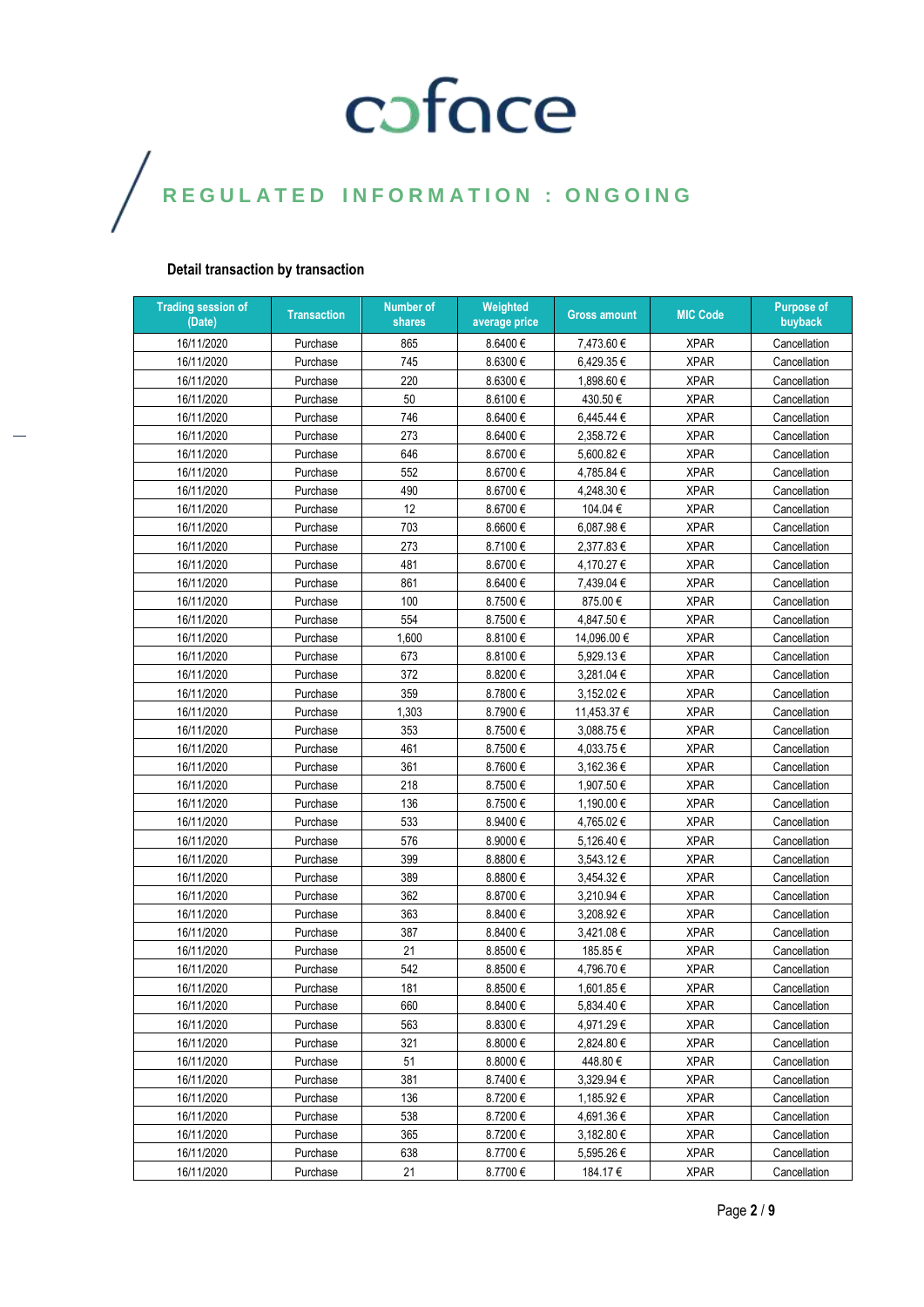| 16/11/2020 | Purchase | 98    | 8.7900€      | 861.42€          | <b>XPAR</b> | Cancellation |
|------------|----------|-------|--------------|------------------|-------------|--------------|
| 16/11/2020 | Purchase | 421   | 8.7900€      | 3,700.59€        | <b>XPAR</b> | Cancellation |
| 16/11/2020 | Purchase | 489   | 8.7900€      | 4,298.31 €       | <b>XPAR</b> | Cancellation |
| 16/11/2020 | Purchase | 275   | 8.7900€      | 2,417.25€        | <b>XPAR</b> | Cancellation |
| 16/11/2020 | Purchase | 21    | 8.7900€      | 184.59€          | <b>XPAR</b> | Cancellation |
| 16/11/2020 | Purchase | 253   | 8.7900€      | 2,223.87 €       | <b>XPAR</b> | Cancellation |
| 16/11/2020 | Purchase | 634   | 8.7800€      | 5,566.52€        | <b>XPAR</b> | Cancellation |
| 16/11/2020 | Purchase | 11    | 8.7800€      | 96.58€           | <b>XPAR</b> | Cancellation |
| 16/11/2020 | Purchase | 464   | 8.8000€      | 4,083.20 €       | <b>XPAR</b> | Cancellation |
| 16/11/2020 | Purchase | 500   | 8.8000€      | 4,400.00 €       | <b>XPAR</b> | Cancellation |
| 17/11/2020 | Purchase | 1,021 | 8.7800€      | 8,964.38€        | <b>XPAR</b> | Cancellation |
| 17/11/2020 | Purchase | 493   | 8.7700€      | 4,323.61 €       | <b>XPAR</b> | Cancellation |
| 17/11/2020 | Purchase | 478   | 8.7700€      | 4,192.06€        | <b>XPAR</b> | Cancellation |
| 17/11/2020 | Purchase | 369   | 8.7600€      | 3,232.44 €       | <b>XPAR</b> | Cancellation |
| 17/11/2020 | Purchase | 595   | 8.7400€      | 5,200.30 €       | <b>XPAR</b> | Cancellation |
| 17/11/2020 | Purchase | 352   | 8.6800€      | $3{,}055.36 \in$ | <b>XPAR</b> | Cancellation |
| 17/11/2020 | Purchase | 379   | 8.6800€      | 3,289.72€        | <b>XPAR</b> | Cancellation |
| 17/11/2020 | Purchase | 581   | 8.6400€      | 5,019.84 €       | <b>XPAR</b> | Cancellation |
| 17/11/2020 | Purchase | 203   | 8.6500€      | 1,755.95€        | <b>XPAR</b> | Cancellation |
| 17/11/2020 | Purchase | 362   | 8.6500€      | 3,131.30 €       | <b>XPAR</b> | Cancellation |
| 17/11/2020 | Purchase | 355   | 8.6300€      | 3,063.65€        | <b>XPAR</b> | Cancellation |
| 17/11/2020 | Purchase | 360   | 8.6100€      | 3,099.60 €       | <b>XPAR</b> | Cancellation |
| 17/11/2020 | Purchase | 521   | 8.6200€      | 4,491.02€        | <b>XPAR</b> | Cancellation |
| 17/11/2020 | Purchase | 642   | 8.6200€      | 5,534.04 €       | <b>XPAR</b> | Cancellation |
| 17/11/2020 | Purchase | 378   | 8.6200€      | 3,258.36 €       | <b>XPAR</b> | Cancellation |
| 17/11/2020 | Purchase | 161   | 8.6300€      | 1,389.43€        | <b>XPAR</b> | Cancellation |
| 17/11/2020 | Purchase | 643   | 8.6300€      | 5,549.09€        | <b>XPAR</b> | Cancellation |
| 17/11/2020 | Purchase | 20    | 8.6600 $\in$ | 173.20€          | <b>XPAR</b> | Cancellation |
| 17/11/2020 | Purchase | 527   | 8.6900€      | 4,579.63€        | <b>XPAR</b> | Cancellation |
| 17/11/2020 | Purchase | 201   | 8.6900€      | 1,746.69€        | <b>XPAR</b> | Cancellation |
| 17/11/2020 | Purchase | 793   | 8.7000€      | 6,899.10€        | <b>XPAR</b> | Cancellation |
| 17/11/2020 | Purchase | 349   | 8.7000€      | 3,036.30 €       | <b>XPAR</b> | Cancellation |
| 17/11/2020 | Purchase | 177   | 8.7000€      | 1,539.90 €       | <b>XPAR</b> | Cancellation |
| 17/11/2020 | Purchase | 286   | 8.7000€      | 2,488.20€        | <b>XPAR</b> | Cancellation |
| 17/11/2020 | Purchase | 169   | 8.7000€      | 1,470.30 €       | <b>XPAR</b> | Cancellation |
| 17/11/2020 | Purchase | 322   | 8.7200€      | 2,807.84 €       | <b>XPAR</b> | Cancellation |
| 17/11/2020 | Purchase | 301   | 8.7300€      | 2.627.73 €       | <b>XPAR</b> | Cancellation |
| 17/11/2020 | Purchase | 651   | 8.7300€      | 5,683.23€        | <b>XPAR</b> | Cancellation |
| 17/11/2020 | Purchase | 1,187 | 8.7700€      | 10,409.99 €      | <b>XPAR</b> | Cancellation |
| 17/11/2020 | Purchase | 353   | 8.7900€      | 3,102.87 €       | <b>XPAR</b> | Cancellation |
| 17/11/2020 | Purchase | 521   | 8.7600€      | 4,563.96€        | <b>XPAR</b> | Cancellation |
| 17/11/2020 | Purchase | 352   | 8.7600€      | 3,083.52 €       | <b>XPAR</b> | Cancellation |
| 17/11/2020 | Purchase | 351   | 8.7500€      | 3,071.25 €       | <b>XPAR</b> | Cancellation |
| 17/11/2020 | Purchase | 402   | 8.7400€      | 3,513.48 €       | <b>XPAR</b> | Cancellation |
| 17/11/2020 | Purchase | 439   | 8.7800€      | 3,854.42€        | <b>XPAR</b> | Cancellation |
| 17/11/2020 | Purchase | 449   | 8.7900€      | 3,946.71€        | <b>XPAR</b> | Cancellation |
| 17/11/2020 | Purchase | 250   | 8.7900€      | 2,197.50 €       | <b>XPAR</b> | Cancellation |
| 17/11/2020 | Purchase | 92    | 8.7900€      | 808.68€          | <b>XPAR</b> | Cancellation |
| 17/11/2020 | Purchase | 343   | 8.7700€      | 3,008.11 €       | <b>XPAR</b> | Cancellation |
| 17/11/2020 | Purchase | 352   | $8.8000 \in$ | 3,097.60 €       | <b>XPAR</b> | Cancellation |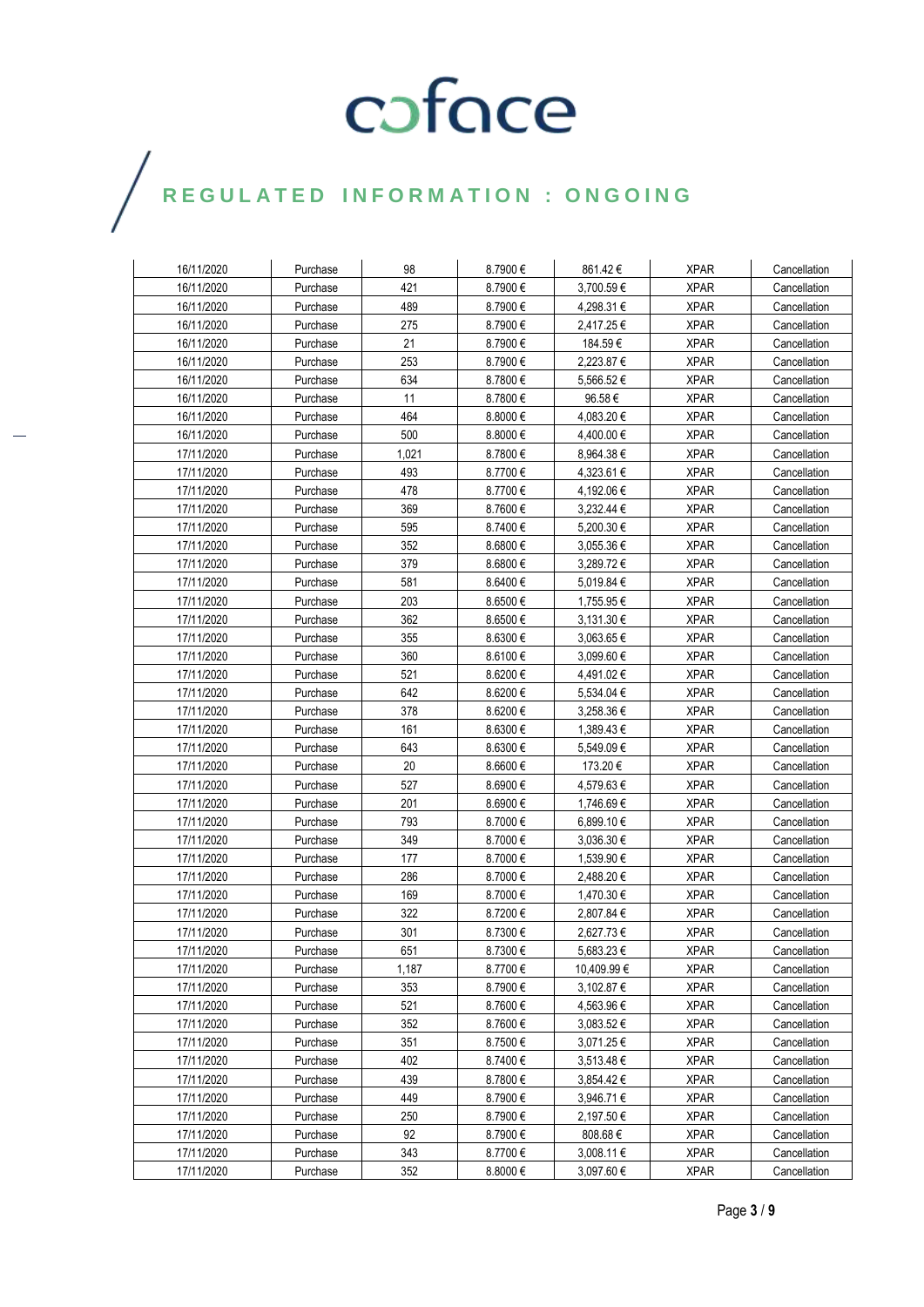| 17/11/2020 | Purchase | 388   | 8.8400€      | 3,429.92 €  | <b>XPAR</b> | Cancellation |
|------------|----------|-------|--------------|-------------|-------------|--------------|
| 17/11/2020 | Purchase | 658   | 8.8900€      | 5,849.62 €  | <b>XPAR</b> | Cancellation |
| 17/11/2020 | Purchase | 162   | 8.8700€      | 1,436.94 €  | <b>XPAR</b> | Cancellation |
| 17/11/2020 | Purchase | 201   | 8.8700€      | 1,782.87 €  | <b>XPAR</b> | Cancellation |
| 17/11/2020 | Purchase | 569   | 8.8400€      | 5,029.96€   | <b>XPAR</b> | Cancellation |
| 17/11/2020 | Purchase | 26    | 8.8400€      | 229.84 €    | <b>XPAR</b> | Cancellation |
| 17/11/2020 | Purchase | 255   | 8.8400€      | 2,254.20€   | <b>XPAR</b> | Cancellation |
| 17/11/2020 | Purchase | 78    | 8.8400€      | 689.52€     | <b>XPAR</b> | Cancellation |
| 17/11/2020 | Purchase | 318   | 8.8400€      | 2,811.12€   | <b>XPAR</b> | Cancellation |
| 17/11/2020 | Purchase | 44    | 8.8400€      | 388.96€     | <b>XPAR</b> | Cancellation |
| 17/11/2020 | Purchase | 412   | 8.8700€      | 3,654.44 €  | <b>XPAR</b> | Cancellation |
| 17/11/2020 | Purchase | 244   | 8.9100€      | 2,174.04 €  | <b>XPAR</b> | Cancellation |
| 17/11/2020 | Purchase | 386   | 8.9100€      | 3,439.26 €  | <b>XPAR</b> | Cancellation |
| 17/11/2020 | Purchase | 729   | 8.9100€      | 6,495.39 €  | <b>XPAR</b> | Cancellation |
| 17/11/2020 | Purchase | 482   | 8.9100€      | 4,294.62 €  | <b>XPAR</b> | Cancellation |
| 17/11/2020 | Purchase | 119   | 8.9200€      | 1,061.48 €  | <b>XPAR</b> | Cancellation |
| 17/11/2020 | Purchase | 239   | 8.9200€      | 2,131.88€   | <b>XPAR</b> | Cancellation |
| 17/11/2020 | Purchase | 25    | 8.9200€      | 223.00€     | <b>XPAR</b> | Cancellation |
| 17/11/2020 | Purchase | 130   | 8.9200€      | 1,159.60 €  | <b>XPAR</b> | Cancellation |
| 17/11/2020 | Purchase | 418   | 8.9200€      | 3,728.56 €  | <b>XPAR</b> | Cancellation |
| 17/11/2020 | Purchase | 337   | 8.9200€      | 3,006.04 €  | <b>XPAR</b> | Cancellation |
| 18/11/2020 | Purchase | 49    | 8.7800€      | 430.22€     | <b>XPAR</b> | Cancellation |
| 18/11/2020 | Purchase | 45    | 8.8200€      | 396.90 €    | <b>XPAR</b> | Cancellation |
| 18/11/2020 | Purchase | 772   | 8.8200€      | 6,809.04 €  | <b>XPAR</b> | Cancellation |
| 18/11/2020 | Purchase | 943   | 8.8600€      | 8,354.98€   | <b>XPAR</b> | Cancellation |
| 18/11/2020 | Purchase | 349   | $8.8600 \in$ | 3,092.14 €  | <b>XPAR</b> | Cancellation |
| 18/11/2020 | Purchase | 651   | 8.9100€      | 5,800.41€   | <b>XPAR</b> | Cancellation |
| 18/11/2020 | Purchase | 267   | 8.9100€      | 2,378.97€   | <b>XPAR</b> | Cancellation |
| 18/11/2020 | Purchase | 134   | 8.9500€      | 1,199.30€   | <b>XPAR</b> | Cancellation |
| 18/11/2020 | Purchase | 799   | 8.9500€      | 7,151.05€   | <b>XPAR</b> | Cancellation |
| 18/11/2020 | Purchase | 300   | 8.9500€      | 2,685.00 €  | <b>XPAR</b> | Cancellation |
| 18/11/2020 | Purchase | 700   | 8.9500€      | 6,265.00 €  | <b>XPAR</b> | Cancellation |
| 18/11/2020 | Purchase | 285   | 8.9500€      | 2,550.75 €  | <b>XPAR</b> | Cancellation |
| 18/11/2020 | Purchase | 236   | 8.9500€      | 2,112.20 €  | <b>XPAR</b> | Cancellation |
| 18/11/2020 | Purchase | 181   | 8.9500€      | 1,619.95€   | <b>XPAR</b> | Cancellation |
| 18/11/2020 | Purchase | 700   | 8.9600€      | 6,272.00 €  | <b>XPAR</b> | Cancellation |
| 18/11/2020 | Purchase | 240   | 8.9200€      | 2,140.80 €  | <b>XPAR</b> | Cancellation |
| 18/11/2020 | Purchase | 141   | 8.9200€      | 1,257.72€   | <b>XPAR</b> | Cancellation |
| 18/11/2020 | Purchase | 326   | 8.9200€      | 2,907.92€   | <b>XPAR</b> | Cancellation |
| 18/11/2020 | Purchase | 1,335 | 8.9200€      | 11,908.20 € | <b>XPAR</b> | Cancellation |
| 18/11/2020 | Purchase | 569   | 8.8800€      | 5,052.72 €  | <b>XPAR</b> | Cancellation |
| 18/11/2020 | Purchase | 666   | 8.9000€      | 5,927.40 €  | <b>XPAR</b> | Cancellation |
| 18/11/2020 | Purchase | 750   | 8.9500€      | 6,712.50 €  | <b>XPAR</b> | Cancellation |
| 18/11/2020 | Purchase | 269   | 8.9500€      | 2,407.55 €  | <b>XPAR</b> | Cancellation |
| 18/11/2020 | Purchase | 530   | 8.9200€      | 4,727.60 €  | <b>XPAR</b> | Cancellation |
| 18/11/2020 | Purchase | 495   | 8.9300€      | 4,420.35 €  | <b>XPAR</b> | Cancellation |
| 18/11/2020 | Purchase | 200   | 8.9100€      | 1,782.00 €  | <b>XPAR</b> | Cancellation |
| 18/11/2020 | Purchase | 147   | 8.9100€      | 1,309.77 €  | <b>XPAR</b> | Cancellation |
| 18/11/2020 | Purchase | 501   | 8.8700€      | 4,443.87 €  | <b>XPAR</b> | Cancellation |
| 18/11/2020 | Purchase | 15    | 8.8500€      | 132.75€     | <b>XPAR</b> | Cancellation |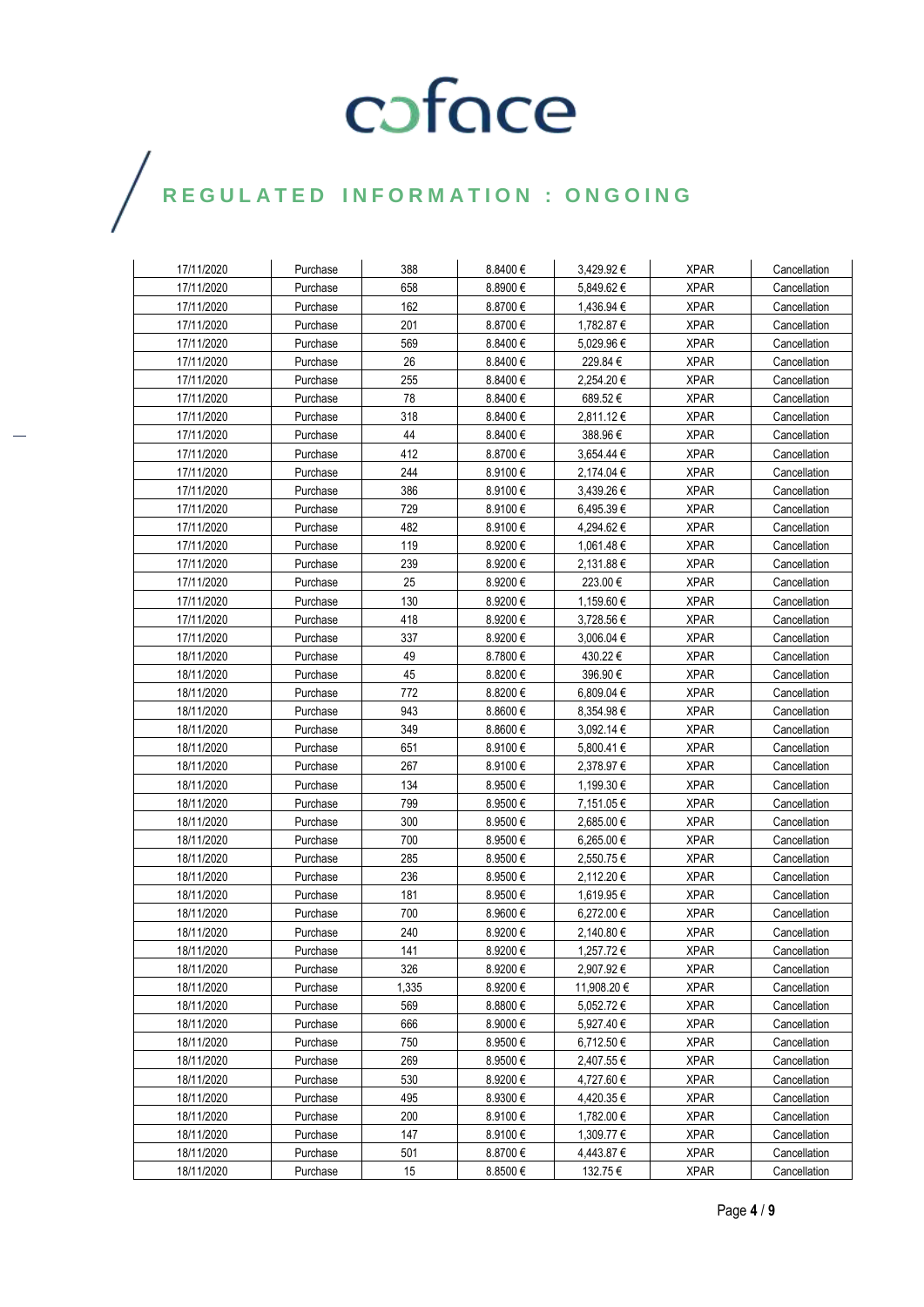| 18/11/2020 | Purchase | 985   | $8.8500 \in$ | 8,717.25 €  | <b>XPAR</b> | Cancellation |
|------------|----------|-------|--------------|-------------|-------------|--------------|
| 18/11/2020 | Purchase | 60    | 8.8400€      | 530.40€     | <b>XPAR</b> | Cancellation |
| 18/11/2020 | Purchase | 291   | 8.8400€      | 2,572.44 €  | <b>XPAR</b> | Cancellation |
| 18/11/2020 | Purchase | 153   | 8.9000€      | 1,361.70 €  | <b>XPAR</b> | Cancellation |
| 18/11/2020 | Purchase | 151   | 8.9000€      | 1,343.90 €  | <b>XPAR</b> | Cancellation |
| 18/11/2020 | Purchase | 321   | 8.9000€      | 2,856.90 €  | <b>XPAR</b> | Cancellation |
| 18/11/2020 | Purchase | 430   | 8.8600€      | 3,809.80 €  | <b>XPAR</b> | Cancellation |
| 18/11/2020 | Purchase | 300   | $8.8600 \in$ | 2,658.00 €  | <b>XPAR</b> | Cancellation |
| 18/11/2020 | Purchase | 45    | $8.8600 \in$ | 398.70€     | <b>XPAR</b> | Cancellation |
| 18/11/2020 | Purchase | 333   | 8.8400€      | 2,943.72 €  | <b>XPAR</b> | Cancellation |
| 18/11/2020 | Purchase | 15    | $8.8400 \in$ | 132.60€     | <b>XPAR</b> | Cancellation |
| 18/11/2020 | Purchase | 347   | 8.8400€      | 3,067.48€   | <b>XPAR</b> | Cancellation |
| 18/11/2020 | Purchase | 1,000 | 8.8300€      | 8,830.00 €  | <b>XPAR</b> | Cancellation |
| 18/11/2020 | Purchase | 120   | 8.8300€      | 1,059.60 €  | <b>XPAR</b> | Cancellation |
| 18/11/2020 | Purchase | 634   | 8.8600€      | 5,617.24 €  | <b>XPAR</b> | Cancellation |
| 18/11/2020 | Purchase | 496   | 8.8500€      | 4,389.60 €  | <b>XPAR</b> | Cancellation |
| 18/11/2020 | Purchase | 50    | 8.8300€      | 441.50€     | <b>XPAR</b> | Cancellation |
| 18/11/2020 | Purchase | 700   | 8.8700€      | 6,209.00€   | <b>XPAR</b> | Cancellation |
| 18/11/2020 | Purchase | 628   | 8.8900€      | 5,582.92€   | <b>XPAR</b> | Cancellation |
| 18/11/2020 | Purchase | 680   | 8.8700€      | 6,031.60 €  | <b>XPAR</b> | Cancellation |
| 18/11/2020 | Purchase | 422   | 8.8600€      | 3,738.92€   | <b>XPAR</b> | Cancellation |
| 18/11/2020 | Purchase | 578   | 8.8800€      | 5,132.64 €  | <b>XPAR</b> | Cancellation |
| 18/11/2020 | Purchase | 160   | 8.8500€      | 1,416.00 €  | <b>XPAR</b> | Cancellation |
| 18/11/2020 | Purchase | 360   | 8.8500€      | 3,186.00 €  | <b>XPAR</b> | Cancellation |
| 18/11/2020 | Purchase | 563   | 8.8300 €     | 4,971.29€   | <b>XPAR</b> | Cancellation |
| 18/11/2020 | Purchase | 1,351 | 8.8300€      | 11,929.33 € | <b>XPAR</b> | Cancellation |
| 18/11/2020 | Purchase | 86    | 8.8300 €     | 759.38€     | <b>XPAR</b> | Cancellation |
| 18/11/2020 | Purchase | 260   | 8.8200€      | 2,293.20 €  | <b>XPAR</b> | Cancellation |
| 18/11/2020 | Purchase | 340   | 8.8200€      | 2,998.80 €  | <b>XPAR</b> | Cancellation |
| 18/11/2020 | Purchase | 641   | $8.8100 \in$ | 5,647.21€   | <b>XPAR</b> | Cancellation |
| 18/11/2020 | Purchase | 452   | 8.8100€      | 3,982.12€   | <b>XPAR</b> | Cancellation |
| 18/11/2020 | Purchase | 2,000 | 8.8000 $\in$ | 17,600.00 € | <b>XPAR</b> | Cancellation |
| 18/11/2020 | Purchase | 43    | 8.8100€      | 378.83€     | <b>XPAR</b> | Cancellation |
| 18/11/2020 | Purchase | 586   | 8.8100€      | 5,162.66 €  | <b>XPAR</b> | Cancellation |
| 18/11/2020 | Purchase | 200   | 8.7800€      | 1,756.00 €  | <b>XPAR</b> | Cancellation |
| 18/11/2020 | Purchase | 264   | 8.7800€      | 2,317.92 €  | <b>XPAR</b> | Cancellation |
| 18/11/2020 | Purchase | 316   | 8.7800€      | 2,774.48€   | <b>XPAR</b> | Cancellation |
| 18/11/2020 | Purchase | 192   | 8.7800€      | 1,685.76€   | <b>XPAR</b> | Cancellation |
| 18/11/2020 | Purchase | 448   | $8.7800 \in$ | 3,933.44 €  | <b>XPAR</b> | Cancellation |
| 18/11/2020 | Purchase | 67    | 8.7800€      | 588.26€     | <b>XPAR</b> | Cancellation |
| 18/11/2020 | Purchase | 513   | 8.7800€      | 4,504.14 €  | <b>XPAR</b> | Cancellation |
| 18/11/2020 | Purchase | 100   | 8.8000€      | 880.00€     | <b>XPAR</b> | Cancellation |
| 18/11/2020 | Purchase | 1,487 | 8.8000€      | 13,085.60 € | <b>XPAR</b> | Cancellation |
| 18/11/2020 | Purchase | 237   | 8.8000€      | 2,085.60 €  | <b>XPAR</b> | Cancellation |
| 18/11/2020 | Purchase | 425   | 8.7800€      | 3,731.50 €  | <b>XPAR</b> | Cancellation |
| 18/11/2020 | Purchase | 1,500 | 8.7800€      | 13,170.00 € | <b>XPAR</b> | Cancellation |
| 18/11/2020 | Purchase | 26    | 8.7800€      | 228.28€     | <b>XPAR</b> | Cancellation |
| 18/11/2020 | Purchase | 17    | 8.7800€      | 149.26€     | <b>XPAR</b> | Cancellation |
| 18/11/2020 | Purchase | 36    | 8.7500€      | 315.00€     | <b>XPAR</b> | Cancellation |
| 18/11/2020 | Purchase | 996   | 8.7500€      | 8,715.00 €  | <b>XPAR</b> | Cancellation |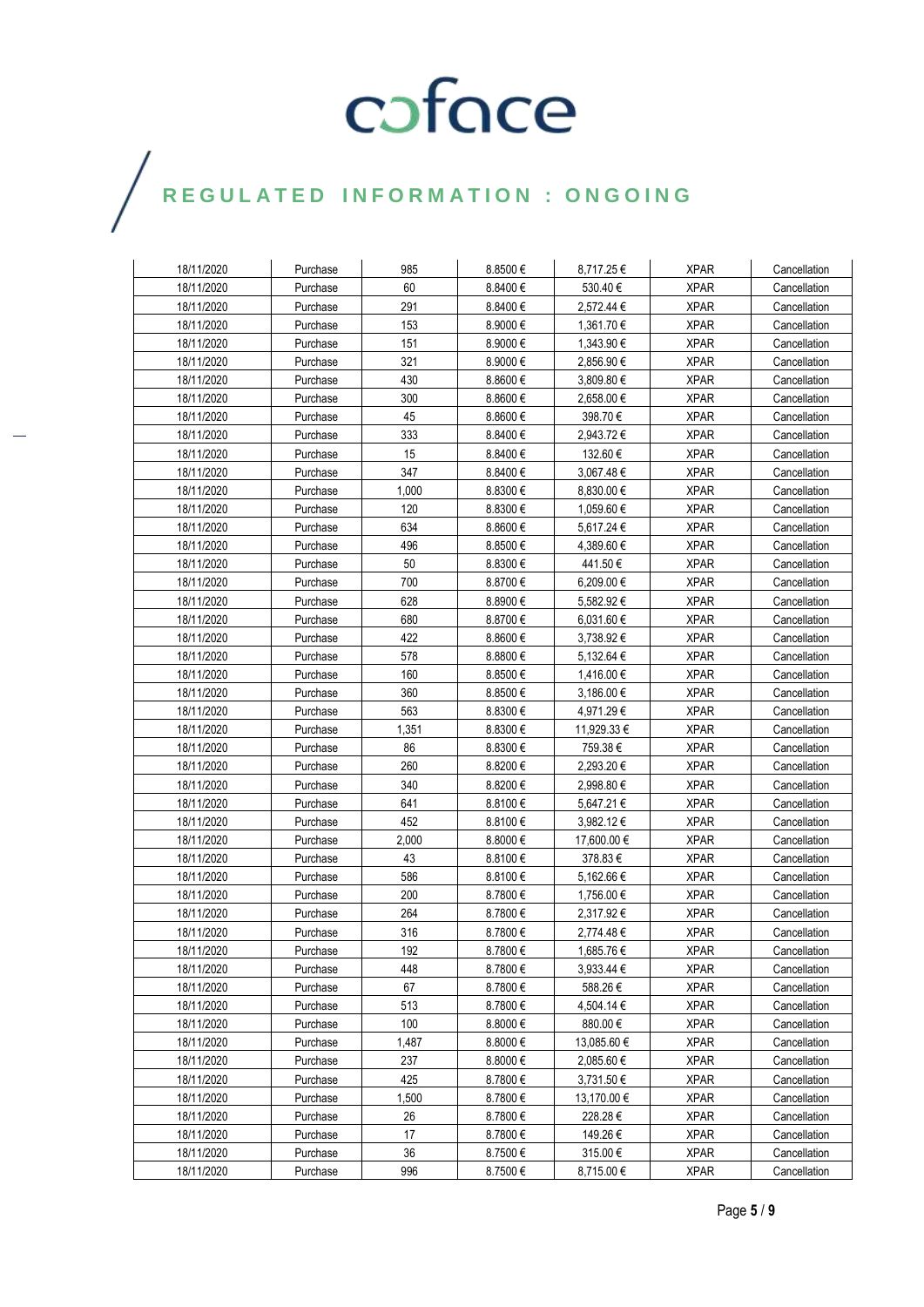| 19/11/2020 | Purchase | 643            | 8.6900€      | 5,587.67€  | <b>XPAR</b> | Cancellation |
|------------|----------|----------------|--------------|------------|-------------|--------------|
| 19/11/2020 | Purchase | 242            | 8.6900€      | 2,102.98 € | <b>XPAR</b> | Cancellation |
| 19/11/2020 | Purchase | 699            | 8.6400€      | 6,039.36 € | <b>XPAR</b> | Cancellation |
| 19/11/2020 | Purchase | 305            | $8.6400 \in$ | 2,635.20 € | <b>XPAR</b> | Cancellation |
| 19/11/2020 | Purchase | 377            | 8.6000€      | 3,242.20 € | <b>XPAR</b> | Cancellation |
| 19/11/2020 | Purchase | 583            | 8.6000€      | 5,013.80 € | <b>XPAR</b> | Cancellation |
| 19/11/2020 | Purchase | 405            | 8.5700€      | 3,470.85 € | <b>XPAR</b> | Cancellation |
| 19/11/2020 | Purchase | 200            | $8.6100 \in$ | 1,722.00 € | <b>XPAR</b> | Cancellation |
| 19/11/2020 | Purchase | 630            | 8.6100€      | 5,424.30 € | <b>XPAR</b> | Cancellation |
| 19/11/2020 | Purchase | 45             | 8.6100€      | 387.45€    | <b>XPAR</b> | Cancellation |
| 19/11/2020 | Purchase | 750            | 8.6100€      | 6,457.50€  | <b>XPAR</b> | Cancellation |
| 19/11/2020 | Purchase | 497            | 8.5800€      | 4,264.26 € | <b>XPAR</b> | Cancellation |
| 19/11/2020 | Purchase | 742            | 8.5800€      | 6,366.36€  | <b>XPAR</b> | Cancellation |
| 19/11/2020 | Purchase | 83             | 8.5700€      | 711.31€    | <b>XPAR</b> | Cancellation |
| 19/11/2020 | Purchase | 78             | 8.5700€      | 668.46€    | <b>XPAR</b> | Cancellation |
| 19/11/2020 | Purchase | 194            | 8.5700€      | 1,662.58 € | <b>XPAR</b> | Cancellation |
| 19/11/2020 | Purchase | 521            | 8.5700€      | 4,464.97 € | <b>XPAR</b> | Cancellation |
| 19/11/2020 | Purchase | $\overline{7}$ | 8.5600€      | 59.92€     | <b>XPAR</b> | Cancellation |
| 19/11/2020 | Purchase | 880            | 8.5700 €     | 7,541.60 € | <b>XPAR</b> | Cancellation |
| 19/11/2020 | Purchase | 200            | 8.5600 €     | 1,712.00 € | <b>XPAR</b> | Cancellation |
| 19/11/2020 | Purchase | 42             | 8.5600€      | 359.52€    | <b>XPAR</b> | Cancellation |
| 19/11/2020 | Purchase | 247            | 8.5600€      | 2,114.32€  | <b>XPAR</b> | Cancellation |
| 19/11/2020 | Purchase | 654            | 8.5600€      | 5,598.24 € | <b>XPAR</b> | Cancellation |
| 19/11/2020 | Purchase | 894            | 8.5500€      | 7,643.70 € | <b>XPAR</b> | Cancellation |
| 19/11/2020 | Purchase | 477            | 8.5500€      | 4,078.35 € | <b>XPAR</b> | Cancellation |
| 19/11/2020 | Purchase | 432            | 8.5700€      | 3,702.24 € | <b>XPAR</b> | Cancellation |
| 19/11/2020 | Purchase | 588            | 8.6000€      | 5,056.80 € | <b>XPAR</b> | Cancellation |
| 19/11/2020 | Purchase | 744            | 8.5800€      | 6,383.52€  | <b>XPAR</b> | Cancellation |
| 19/11/2020 | Purchase | 270            | 8.5900€      | 2,319.30 € | <b>XPAR</b> | Cancellation |
| 19/11/2020 | Purchase | 680            | 8.5900€      | 5,841.20€  | <b>XPAR</b> | Cancellation |
| 19/11/2020 | Purchase | 518            | 8.5900€      | 4,449.62 € | <b>XPAR</b> | Cancellation |
| 19/11/2020 | Purchase | 117            | 8.5900€      | 1,005.03€  | <b>XPAR</b> | Cancellation |
| 19/11/2020 | Purchase | 355            | 8.5900€      | 3,049.45 € | <b>XPAR</b> | Cancellation |
| 19/11/2020 | Purchase | 310            | 8.6000€      | 2,666.00€  | <b>XPAR</b> | Cancellation |
| 19/11/2020 | Purchase | 99             | 8.6000€      | 851.40€    | <b>XPAR</b> | Cancellation |
| 19/11/2020 | Purchase | 478            | 8.6200€      | 4,120.36 € | <b>XPAR</b> | Cancellation |
| 19/11/2020 | Purchase | 146            | 8.5900€      | 1,254.14 € | <b>XPAR</b> | Cancellation |
| 19/11/2020 | Purchase | 300            | 8.6300€      | 2.589.00 € | <b>XPAR</b> | Cancellation |
| 19/11/2020 | Purchase | 241            | 8.6300€      | 2,079.83 € | <b>XPAR</b> | Cancellation |
| 19/11/2020 | Purchase | 209            | 8.6500€      | 1,807.85€  | <b>XPAR</b> | Cancellation |
| 19/11/2020 | Purchase | 159            | 8.6900€      | 1,381.71 € | <b>XPAR</b> | Cancellation |
| 19/11/2020 | Purchase | 83             | 8.6900€      | 721.27 €   | <b>XPAR</b> | Cancellation |
| 19/11/2020 | Purchase | 636            | 8.6700€      | 5,514.12 € | <b>XPAR</b> | Cancellation |
| 19/11/2020 | Purchase | 120            | 8.6700€      | 1,040.40 € | <b>XPAR</b> | Cancellation |
| 19/11/2020 | Purchase | 349            | $8.6500 \in$ | 3,018.85 € | <b>XPAR</b> | Cancellation |
| 19/11/2020 | Purchase | 392            | 8.6500€      | 3,390.80 € | <b>XPAR</b> | Cancellation |
| 19/11/2020 | Purchase | 471            | $8.6400 \in$ | 4,069.44 € | <b>XPAR</b> | Cancellation |
| 19/11/2020 | Purchase | 360            | $8.6200 \in$ | 3,103.20 € | <b>XPAR</b> | Cancellation |
| 19/11/2020 | Purchase | 21             | $8.6300 \in$ | 181.23 €   | <b>XPAR</b> | Cancellation |
| 19/11/2020 | Purchase | 457            | 8.6300€      | 3,943.91 € | <b>XPAR</b> | Cancellation |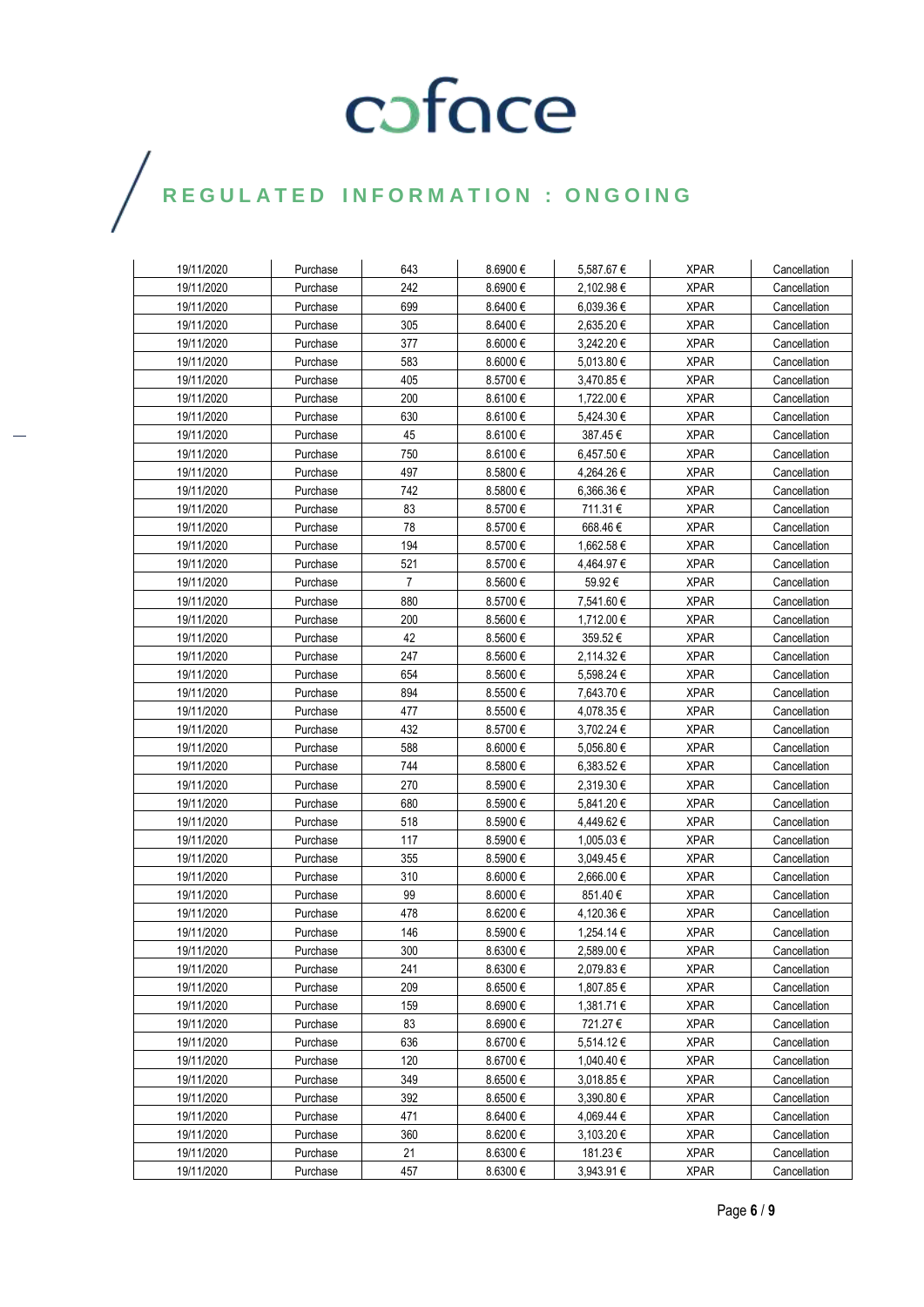| 19/11/2020 | Purchase | 108   | 8.6300€      | 932.04 €       | <b>XPAR</b> | Cancellation |
|------------|----------|-------|--------------|----------------|-------------|--------------|
| 19/11/2020 | Purchase | 32    | 8.6300€      | 276.16€        | <b>XPAR</b> | Cancellation |
| 19/11/2020 | Purchase | 619   | 8.6300€      | 5,341.97 €     | <b>XPAR</b> | Cancellation |
| 19/11/2020 | Purchase | 54    | $8.6400 \in$ | 466.56€        | <b>XPAR</b> | Cancellation |
| 19/11/2020 | Purchase | 1,125 | 8.6500€      | 9,731.25€      | <b>XPAR</b> | Cancellation |
| 19/11/2020 | Purchase | 430   | 8.6400 $\in$ | 3,715.20 €     | <b>XPAR</b> | Cancellation |
| 19/11/2020 | Purchase | 336   | 8.6700€      | $2,913.12 \in$ | <b>XPAR</b> | Cancellation |
| 19/11/2020 | Purchase | 108   | 8.6700€      | 936.36€        | <b>XPAR</b> | Cancellation |
| 19/11/2020 | Purchase | 503   | 8.6600€      | 4,355.98€      | <b>XPAR</b> | Cancellation |
| 19/11/2020 | Purchase | 353   | 8.6400€      | 3,049.92€      | <b>XPAR</b> | Cancellation |
| 19/11/2020 | Purchase | 149   | 8.6400€      | 1,287.36 €     | <b>XPAR</b> | Cancellation |
| 19/11/2020 | Purchase | 183   | 8.6300€      | 1,579.29€      | <b>XPAR</b> | Cancellation |
| 19/11/2020 | Purchase | 289   | 8.6300€      | 2,494.07 €     | <b>XPAR</b> | Cancellation |
| 19/11/2020 | Purchase | 386   | 8.6400€      | 3,335.04 €     | <b>XPAR</b> | Cancellation |
| 19/11/2020 | Purchase | 395   | 8.6400€      | 3,412.80 €     | <b>XPAR</b> | Cancellation |
| 19/11/2020 | Purchase | 1,000 | 8.5700€      | 8,570.00 €     | <b>XPAR</b> | Cancellation |
| 19/11/2020 | Purchase | 1,000 | 8.5800€      | 8,580.00 €     | <b>XPAR</b> | Cancellation |
| 20/11/2020 | Purchase | 245   | 8.5700€      | 2,099.65€      | <b>XPAR</b> | Cancellation |
| 20/11/2020 | Purchase | 712   | 8.5700€      | 6,101.84 €     | <b>XPAR</b> | Cancellation |
| 20/11/2020 | Purchase | 281   | 8.6500€      | 2,430.65€      | <b>XPAR</b> | Cancellation |
| 20/11/2020 | Purchase | 639   | $8.6600 \in$ | 5,533.74 €     | <b>XPAR</b> | Cancellation |
| 20/11/2020 | Purchase | 368   | 8.6900€      | 3,197.92€      | <b>XPAR</b> | Cancellation |
| 20/11/2020 | Purchase | 589   | 8.6900€      | $5,118.41 \in$ | <b>XPAR</b> | Cancellation |
| 20/11/2020 | Purchase | 311   | 8.6900€      | 2,702.59€      | <b>XPAR</b> | Cancellation |
| 20/11/2020 | Purchase | 550   | 8.7000€      | 4,785.00 €     | <b>XPAR</b> | Cancellation |
| 20/11/2020 | Purchase | 51    | 8.7100€      | 444.21€        | <b>XPAR</b> | Cancellation |
| 20/11/2020 | Purchase | 429   | 8.6700€      | 3,719.43€      | <b>XPAR</b> | Cancellation |
| 20/11/2020 | Purchase | 1,000 | 8.6600€      | 8,660.00 €     | <b>XPAR</b> | Cancellation |
| 20/11/2020 | Purchase | 101   | 8.6600€      | 874.66€        | <b>XPAR</b> | Cancellation |
| 20/11/2020 | Purchase | 899   | 8.6600€      | 7,785.34 €     | <b>XPAR</b> | Cancellation |
| 20/11/2020 | Purchase | 40    | 8.6600€      | 346.40 €       | <b>XPAR</b> | Cancellation |
| 20/11/2020 | Purchase | 320   | 8.6600€      | 2,771.20 €     | <b>XPAR</b> | Cancellation |
| 20/11/2020 | Purchase | 960   | 8.6600€      | 8,313.60 €     | <b>XPAR</b> | Cancellation |
| 20/11/2020 | Purchase | 620   | 8.6800€      | 5,381.60 €     | <b>XPAR</b> | Cancellation |
| 20/11/2020 | Purchase | 204   | 8.6800€      | 1,770.72€      | <b>XPAR</b> | Cancellation |
| 20/11/2020 | Purchase | 346   | 8.6600€      | 2,996.36€      | <b>XPAR</b> | Cancellation |
| 20/11/2020 | Purchase | 1,000 | $8.6600 \in$ | $8,660.00 \in$ | <b>XPAR</b> | Cancellation |
| 20/11/2020 | Purchase | 1.000 | 8.6600€      | 8.660.00€      | <b>XPAR</b> | Cancellation |
| 20/11/2020 | Purchase | 432   | 8.6200€      | 3,723.84 €     | <b>XPAR</b> | Cancellation |
| 20/11/2020 | Purchase | 370   | 8.6300€      | 3,193.10 €     | <b>XPAR</b> | Cancellation |
| 20/11/2020 | Purchase | 24    | 8.6300€      | 207.12€        | <b>XPAR</b> | Cancellation |
| 20/11/2020 | Purchase | 64    | 8.6300€      | 552.32€        | <b>XPAR</b> | Cancellation |
| 20/11/2020 | Purchase | 352   | $8.6000 \in$ | 3,027.20 €     | <b>XPAR</b> | Cancellation |
| 20/11/2020 | Purchase | 101   | 8.6000€      | 868.60€        | <b>XPAR</b> | Cancellation |
| 20/11/2020 | Purchase | 534   | $8.6000 \in$ | 4,592.40 €     | <b>XPAR</b> | Cancellation |
| 20/11/2020 | Purchase | 474   | $8.6000 \in$ | 4,076.40 €     | <b>XPAR</b> | Cancellation |
| 20/11/2020 | Purchase | 663   | $8.6000 \in$ | 5,701.80 €     | <b>XPAR</b> | Cancellation |
| 20/11/2020 | Purchase | 669   | $8.5900 \in$ | 5,746.71 €     | <b>XPAR</b> | Cancellation |
| 20/11/2020 | Purchase | 500   | $8.6100 \in$ | 4,305.00 €     | <b>XPAR</b> | Cancellation |
| 20/11/2020 | Purchase | 593   | $8.6100 \in$ | 5,105.73€      | <b>XPAR</b> | Cancellation |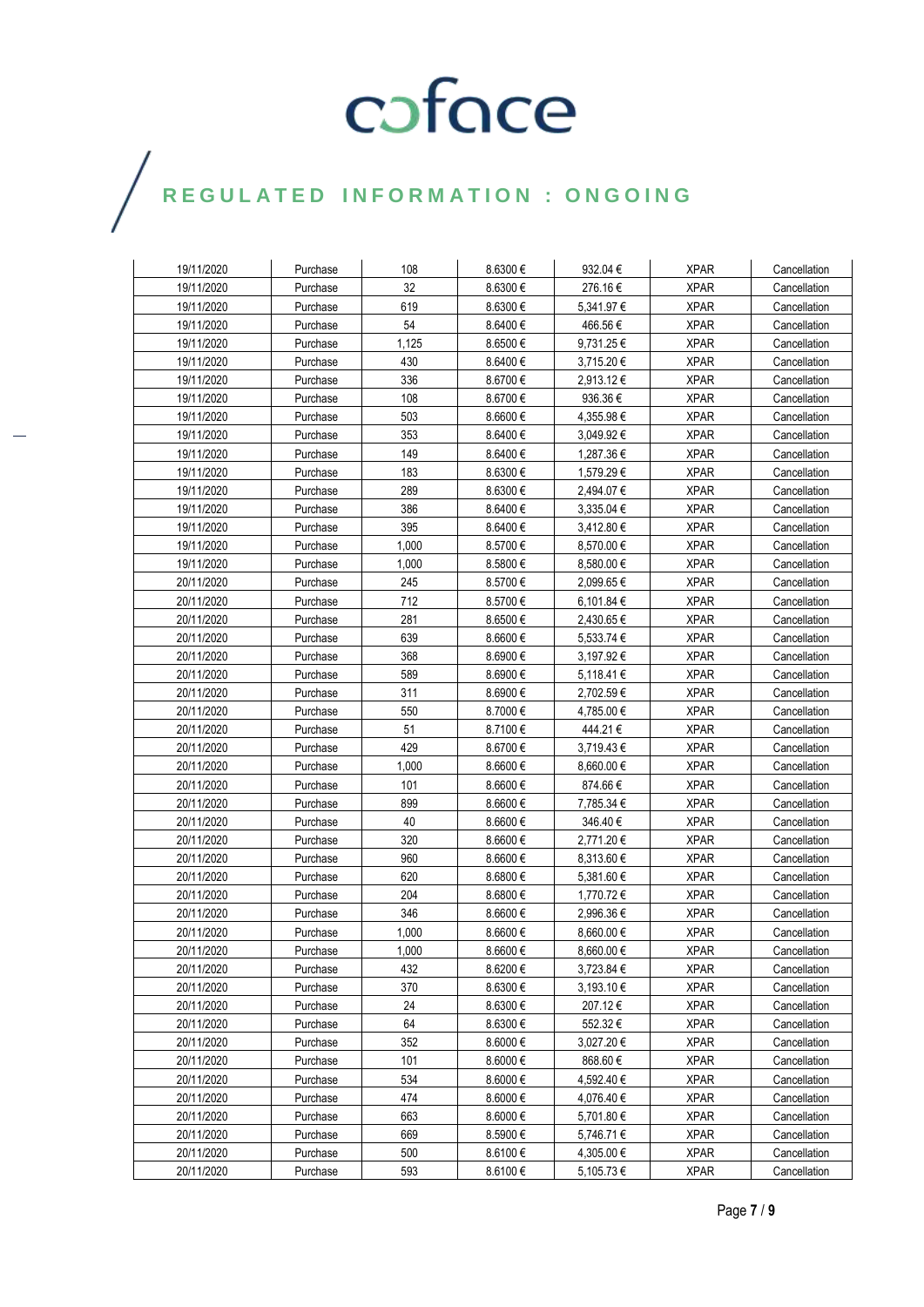| 20/11/2020 | Purchase | 257   | 8.6100€      | 2,212.77 €     | <b>XPAR</b> | Cancellation |
|------------|----------|-------|--------------|----------------|-------------|--------------|
| 20/11/2020 | Purchase | 692   | 8.6100€      | 5,958.12€      | <b>XPAR</b> | Cancellation |
| 20/11/2020 | Purchase | 1,144 | 8.6100€      | 9,849.84 €     | <b>XPAR</b> | Cancellation |
| 20/11/2020 | Purchase | 614   | 8.6300€      | 5,298.82€      | <b>XPAR</b> | Cancellation |
| 20/11/2020 | Purchase | 168   | 8.6100€      | 1,446.48€      | <b>XPAR</b> | Cancellation |
| 20/11/2020 | Purchase | 516   | 8.6100€      | 4,442.76 €     | <b>XPAR</b> | Cancellation |
| 20/11/2020 | Purchase | 870   | 8.6200€      | 7,499.40 €     | <b>XPAR</b> | Cancellation |
| 20/11/2020 | Purchase | 356   | 8.6200€      | 3,068.72 €     | <b>XPAR</b> | Cancellation |
| 20/11/2020 | Purchase | 760   | 8.6200€      | $6.551.20 \in$ | <b>XPAR</b> | Cancellation |
| 20/11/2020 | Purchase | 10    | 8.6200€      | 86.20€         | <b>XPAR</b> | Cancellation |
| 20/11/2020 | Purchase | 700   | 8.6200€      | 6,034.00 €     | <b>XPAR</b> | Cancellation |
| 20/11/2020 | Purchase | 210   | 8.6200€      | 1,810.20 €     | <b>XPAR</b> | Cancellation |
| 20/11/2020 | Purchase | 45    | 8.6200€      | 387.90 €       | <b>XPAR</b> | Cancellation |
| 20/11/2020 | Purchase | 423   | 8.6100€      | 3,642.03 €     | <b>XPAR</b> | Cancellation |
| 20/11/2020 | Purchase | 30    | 8.6000€      | 258.00€        | <b>XPAR</b> | Cancellation |
| 20/11/2020 | Purchase | 67    | $8.6000 \in$ | 576.20€        | <b>XPAR</b> | Cancellation |
| 20/11/2020 | Purchase | 901   | 8.6000€      | 7,748.60 €     | <b>XPAR</b> | Cancellation |
| 20/11/2020 | Purchase | 382   | 8.6000€      | 3,285.20€      | <b>XPAR</b> | Cancellation |
| 20/11/2020 | Purchase | 251   | 8.6000€      | 2,158.60 €     | <b>XPAR</b> | Cancellation |
| 20/11/2020 | Purchase | 163   | $8.6000 \in$ | 1,401.80 €     | <b>XPAR</b> | Cancellation |